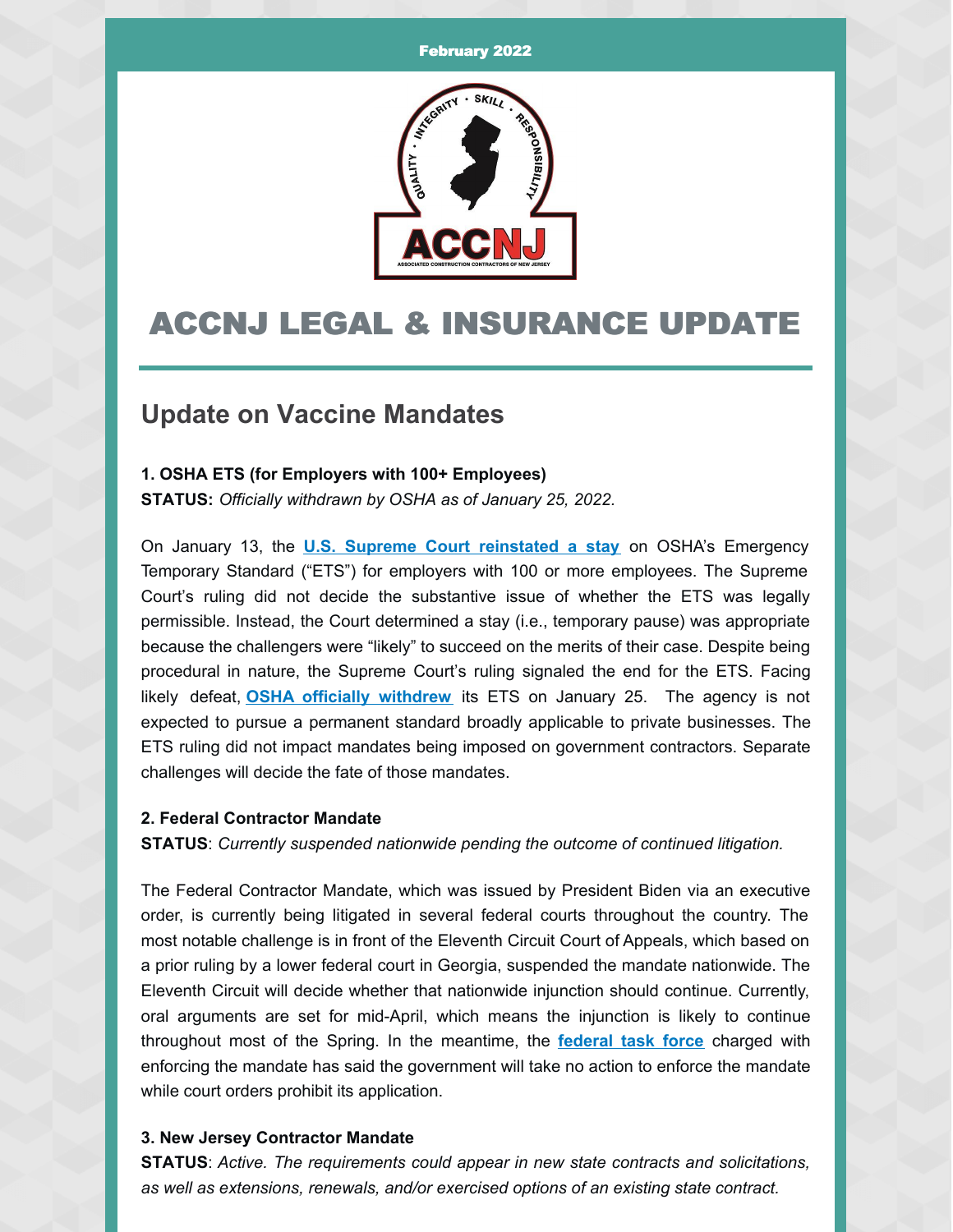Not much has changed with respect to the New Jersey Contractor Mandate, which was issued by Governor Murphy in **[Executive](https://www.nj.gov/infobank/eo/056murphy/pdf/EO-271.pdf) Order 271** (EO 271). The new requirements can still be part of state contracts and are unaffected by the litigation surrounding the OSHA ETS and Federal Contractor Mandate.

On January 20, New Jersey updated its **[COVID-19](https://covid19.nj.gov/faqs/nj-information/slowing-the-spread/where-is-vaccination-or-testing-required-for-workers-in-new-jersey) guidance page** to address questions surrounding vaccination and testing requirements. The guidance says the following:

> "In addition, all new state contracts, solicitations for a state contract, extensions or renewals of an existing state contract, and exercise of an option on an existing state contract to include a clause requiring workers employed through those contracts that enter, work at, or provide services **in any state agency location** to show they are fully vaccinated, or they will be required to undergo weekly testing."

Interestingly, this passage seems slightly more limited than what was expressed in EO 271. The guidance describes the mandate as applying to workers providing services "in any state agency location," while EO 271 broadly applied the requirement to any "site … within an … agency's jurisdiction, custody, or control." Ultimately, members will know if the mandate applies to a particular project because it will be included in the contractual documents. Members who see mandates included in their state contracts (whether new or existing) are encouraged to contact the Association. This information will help us keep tabs on how and where the State plans to roll out its vaccine and testing requirements.

# **NLRB Case Could Make Unilateral Action More Difficult for Employers**

As we know, not all employment and management decisions are explicitly addressed by a collective bargaining agreement (CBA). If that were so, the length of your typical CBA would deforest the Amazon. The reality is, CBAs seek to cover the essential terms and conditions of employment, but many managerial decisions are left out of the final product or fall somewhere in between the express contractual language. When this occurs, employers are faced with two options: (1) if the law and CBA permit it, take unilateral action, or (2) bargain with the union.

"If the law and CBA permit it" is a loaded phrase. There are several rules and legal standards that govern when unilateral action is permitted. Oftentimes the "standard" or "test" for determining legality can change based on the makeup of the NLRB and those in charge. This may be happening again. Currently, the NLRB is hearing arguments that could shape the standard for when unilateral action is permitted by an employer.

I n *County Concrete Corp., case number [22-CA-238625](https://www.nlrb.gov/case/22-CA-238625)*, a concrete company was accused of failing to bargain over a change to a Teamsters local's health plan. The employer felt existing language in the CBA gave the employer the ability to change insurance providers. The issue became a matter of contractual interpretation and whether the employer's interpretation was legally acceptable.